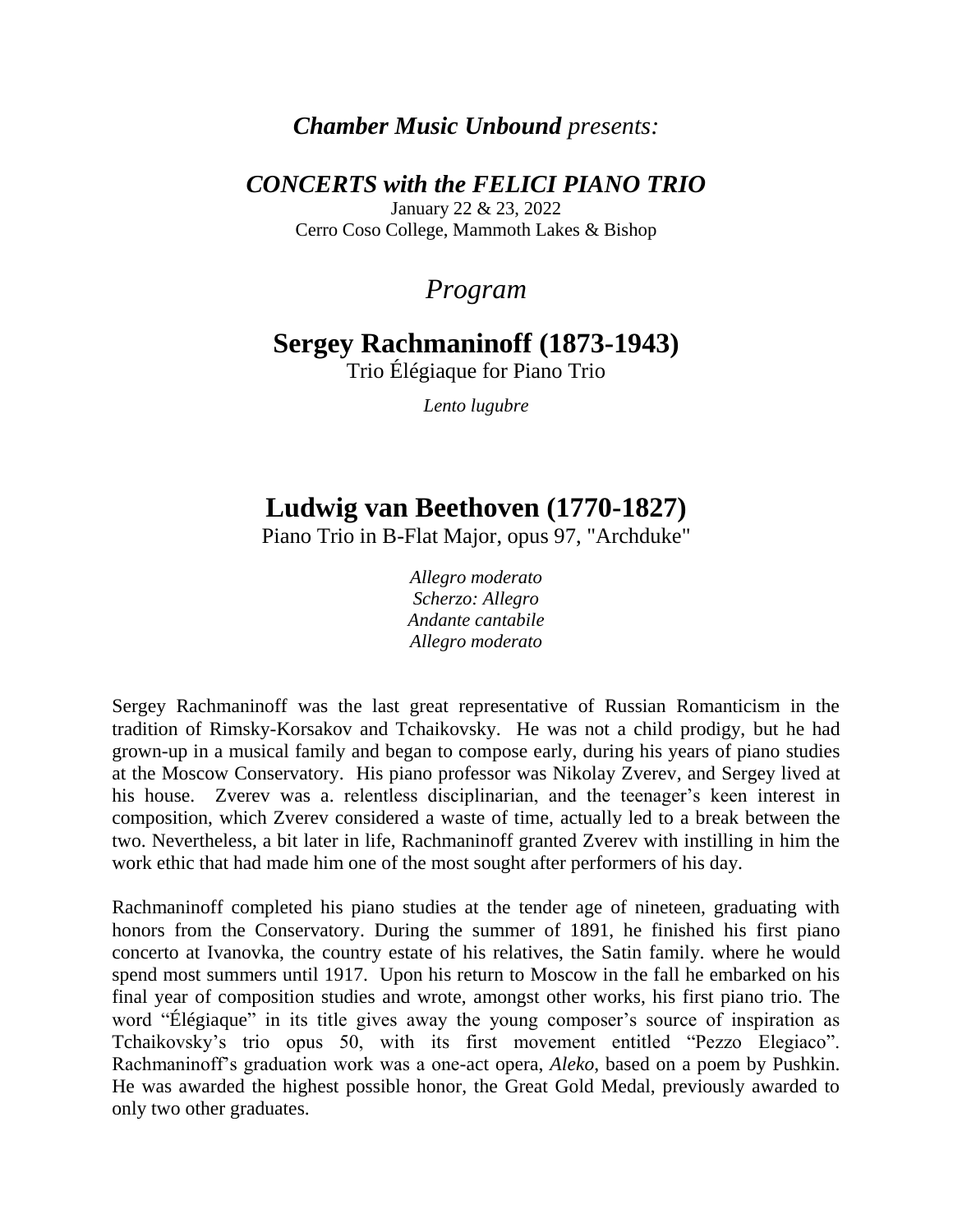It is clear from the short, yet profound *Trio Élégiaque* that this was not a young composer producing student exercises, but rather a "Free Artist" - the official title bestowed on him by the conservatory upon graduation - at work. What makes this trio an early masterwork is Rachmaninoff's ability to reflect upon the essence of the human experience - from a thoroughly Russian perspective. From the germinal opening in which the strings meander back and forth between just two pitches, to the funeral march in the end, this single movement rises and then falls again in a big melodic arch that is filled with musical ideas representing the realms of emotion, intellect and nature, respectively.

After short spells of living and working in Dresden and Paris, Rachmaninoff left Russia for good in the wake of the revolution of 1917. In November 1918 the family of four, with wife Natalya Satina and two daughters, arrived in New York, and the composer now concentrated on performing to guarantee their livelihood. In 1921, the Rachmaninoffs bought a house where they consciously re-created "the atmosphere of Ivanovka". But in spite of his busy schedule performing solo recitals and appearing as conductor and piano soloist with all major American orchestras over the next two decades, the composer remained homesick, and spent little time composing. When his doctor advised him to move to a warmer climate, the family relocated to California, where they lived in close proximity to Horovitz and Stravinsky. Rachmaninoff passed away at his home in Beverly Hills in March 1943.

The following are the composer's own words in an effort to describe his music:

*I am a Russian composer, and the land of my birth has inevitably influenced my temperament and outlook. My music is the product of my temperament, and therefore it is Russian music. I never consciously attempt to write 'Russian' music, or any other kind of music, for that matter. I have been strongly influenced by Tchaikovsky and Rimsky-Korsakov, but I have never consciously imitated anybody. I try to make my music express simply and directly whatever fills my heart at the time I am composing. If there is love there, or bitterness, or sadness, or religion, these emotions become part of my music, and it becomes either beautiful, or bitter, or sad, or devout. For composing music is as much a part of my life as is breathing and eating. I compose music because I must give expression to my feelings, just as I talk because I must give utterance to my thoughts.*

- *Notes by Rebecca Hang* 

The year 1810 saw a marked slowdown of the pace of composition with which **Ludwig van Beethoven** produced new music.It continued well into 1811, during which he completed only one major work, our "Archduke Trio", which he put to paper between March 3 and March 26. Not that he was not busy: Beethoven was working on several commissions for incidental music to three stage works. But something was going on in his life that distracted him from immersing himself into the kind of deep creative exploration that yields timeless masterworks.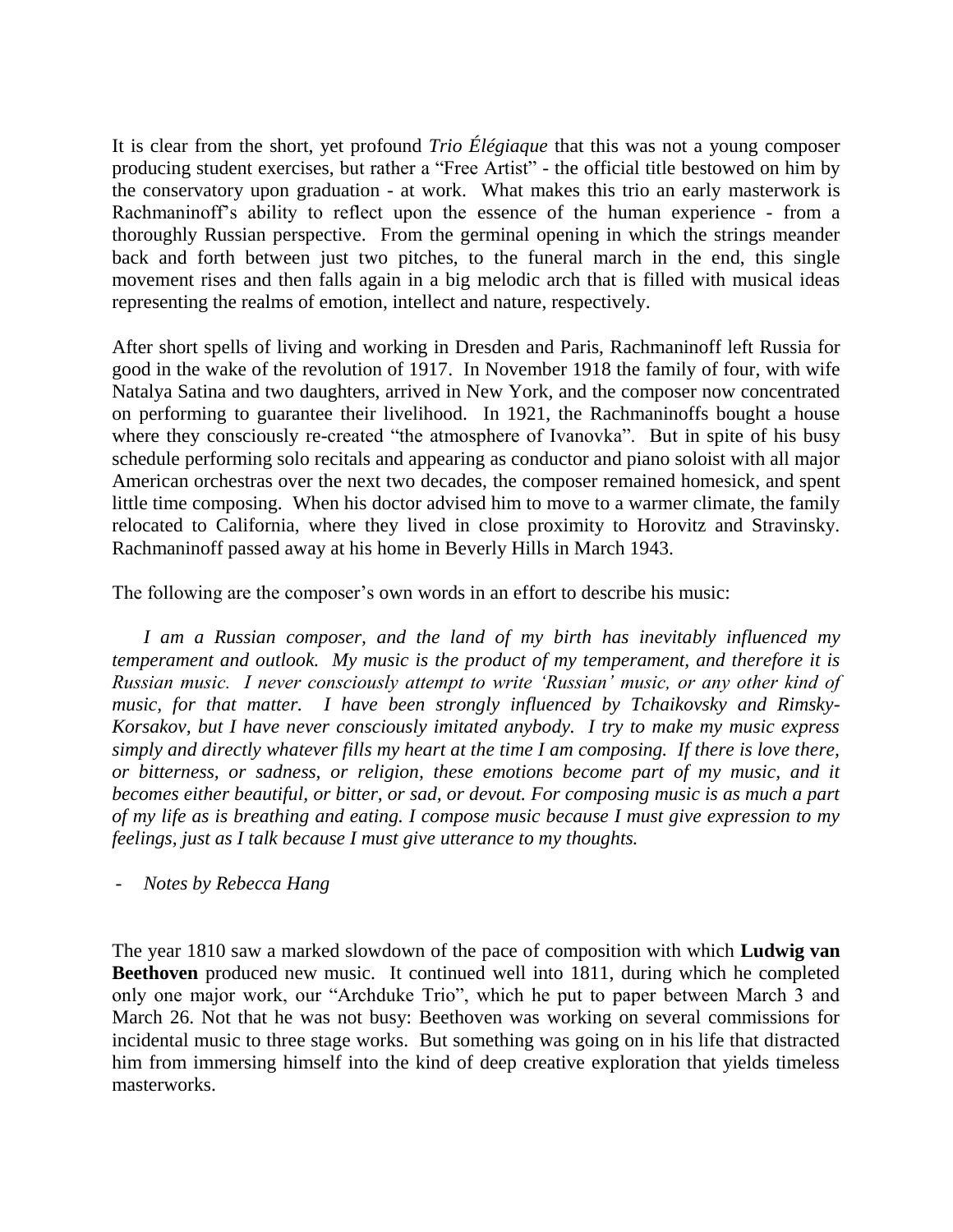The famous sequence of letters to Beethoven's "Immortal Beloved" might be a clue as to what might have been at the root of his distractedness during that time. We know that by his late thirties, and especially after securing the annuity that he was granted by three of his patrons in Vienna, he felt that he had reached sufficient financial security to allow him to start a family. But the woman of his heart's choice, who is now widely believed to have been Antonie Brentano, was married. The only one of many love interests in Beethoven's life who actually reciprocated his feelings, Antonie was not free, and Beethoven's words are an honest (and deeply moving) reflection of his internal moral conflict, which eventually led to renunciation.

At this crossroads, Beethoven's life took the irrevocable turn toward self-sufficiency and inwardness that ultimately prevailed against his longing for love. On his work table he kept an ancient Egyptian inscription: "He is of himself alone, and it is to this aloneness that all things owe their being." Whether this inscription had theological or personal implications to him, we don't know, probably both. It certainly makes for a fitting description of the self image of the creative artist at the turn to the nineteenth century, and of Beethoven as a pioneer of the Romantic movement.

Our opus 97 piano trio, Beethoven's last completed work in this genre, anticipates and expresses both this renunciation and aloneness as a prerequisite to his creativity, and it is in this work that he actually embraces this state - before he does so in his relationship.

In the course of over 200 years, the *Trio opus 97* has lost nothing of its relevance or mystery. Beethoven, as a young adult, had embraced the revolutionary ideals of liberty, equality and fraternity, and he searched to express them in his music, as we can see in the three trios that make up his opus 1. At the height of his fame in Vienna, 14 years later, Beethoven completed the two trios opus 70 which summarized the achievements of the Classical style. With the "Archduke", composed in 1810, he is leading the way in a strong turn to subjectivity and the search for inner truths, which would become the stylistic hallmark of the Romantic movement.

While it might seem ironic that most of the young revolutionary's supporters in Vienna were members of the high nobility, we should not forget that the Enlightenment, as well as the bloodbath in France, had already effected a change of attitude, at least in German speaking lands. An enlightened nobleman understood that the contentment of his subjects depended on the benevolence and wisdom of his rule, and many a prince, duke, or count proceeded to implement a number of social reforms. An enlightened nobleman or -woman also not only could tolerate, but even respect Beethoven's claim to *his* nobility; not of birth, but of the spirit.

Certainly, the young Archduke Rudolph von Habsburg did. His father Leopold II had, in his brief rule of the Empire, already shown to be an enlightened monarch. Rudolph had chosen the 33 year-old Beethoven to be his piano and composition teacher at the age of fifteen, and the two would remain close friends to the end of the composer's life. The relationship between the noble student and the artist-teacher was marked by mutual respect, even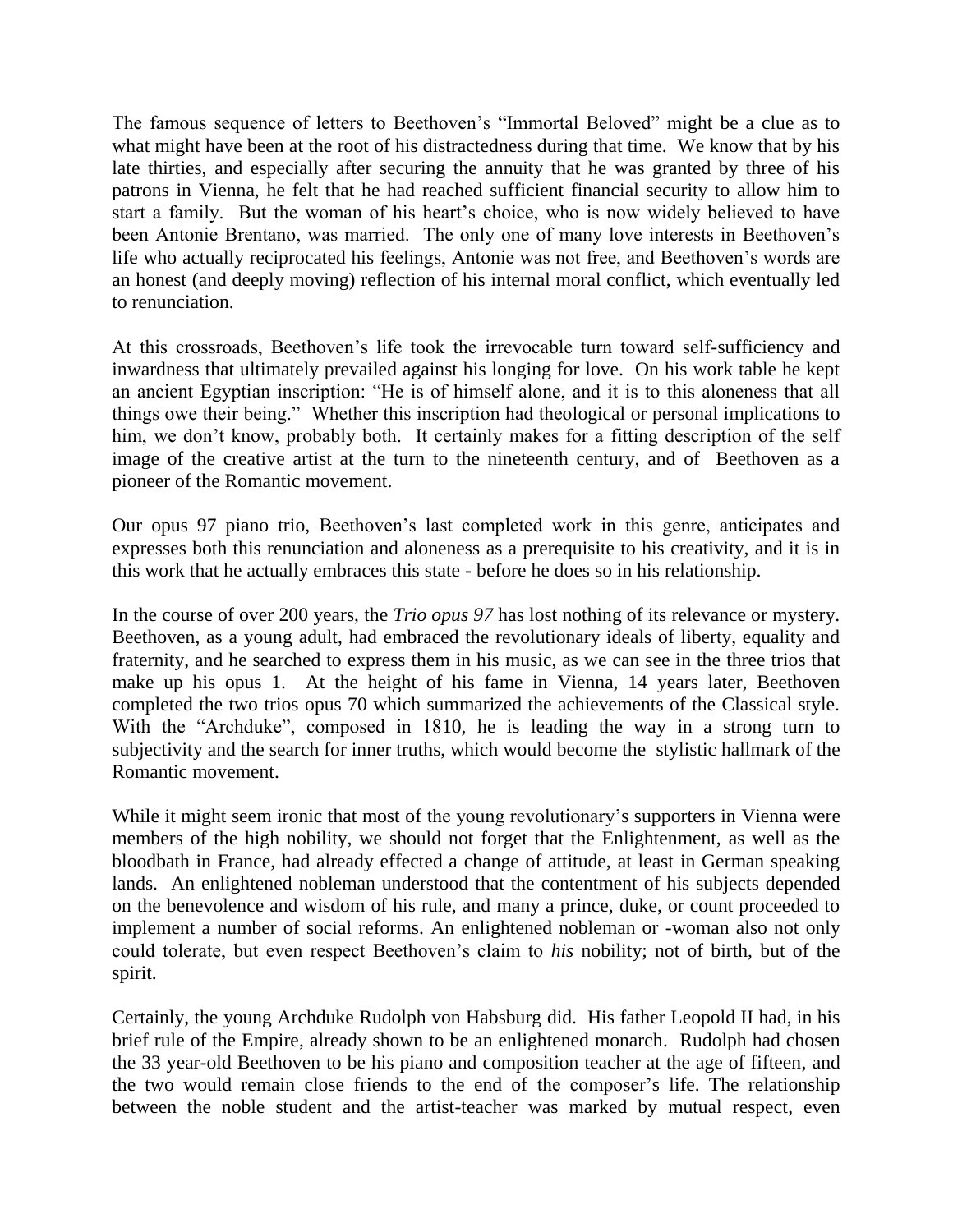devotion. Beethoven depended for long stretches of time on Rudolph's loyal patronage - and at the same time, it seems that the young nobleman deeply appreciated the not-so-common commoner's willingness to share his unique gifts in the intimate setting that is musical instruction. Rudolph was ordained at age 17, thus becoming a clergyman of the Catholic Church, while at the same time being Prince Royal of Hungary and Bohemia. Beethoven remained Rudolph's teacher until 1824 and dedicated a total of 14 works to him, amongst the best, our trio that would eventually bear the dedicatee's title.

The "Archduke" trio has provoked much speculation because it stands out from other masterpieces in the chamber music genre of the period by virtue of its visionary quality: Beethoven anticipates in this work many of the textural, rhythmic and harmonic features of later musical styles. You can hear snippets that forecast the language of composers such as Schubert, Chopin, Brahms and even Debussy, to name but a few. This is all the more astounding as the "Archduke" does not officially belong to Beethoven's much mystified late period.

The trio's immense scope and depth of expression have always captured the imagination. It is a monumental work, nearing symphonic dimensions with more than 1200 measures of music, larger than any other trio up to this point. The sweeping melody that opens the *Allegro* is of a generous and noble character. In the development, that *cantabile* melody gets dissected and fragmented, until it is finally reduced to the smallest melodic element known in Western, music, a repeated half-step. In this process of deconstruction, Beethoven explores some highly novel and unusual instrumental colors in an extended pizzicato (plucking) section.

The following five-part *Scherzo* is possibly the vastest in Beethoven's entire chamber music output. Like the opening *Allegro,* it features the repeated use of the embryonic half step, at the beginning of the trio section, as well as in the coda. But here the semitone takes on an ominous character. We feel momentarily lost, in the tonal ambiguity of melodic oscillations, until Beethoven gives us a triumphant arrival in a new - and unexpected key, D flat Major! Nor do we stay there for long, before we move further afield to the truly remote key of E Major. How he gets us back to Bflat Major, through a succession of highly subtle harmonic manipulations, will forever remain one of the great mysteries in music.

The slow movement, *Andante cantabile,* in D Major (the choice of key here again adventurous for his time) is arguably one of Beethoven's finest variations, ever. Its spirituality cannot be captured in words, yet it speaks the eloquent language of a hard-won inner peace. As it encapsulates the moment of transition from one world into another, it summarizes the essence of human existence.

These almost mystical variations are immediately followed by the final *Allegro* which very quickly - and a little cruelly - brings us back to earth with its B-Flat Major reality. While the first and third movements were breathing an air of serenity and nobility of spirit, the last *Allegro moderato* could not be more dissimilar in character, marked as it is by rustic and almost mocking earthliness.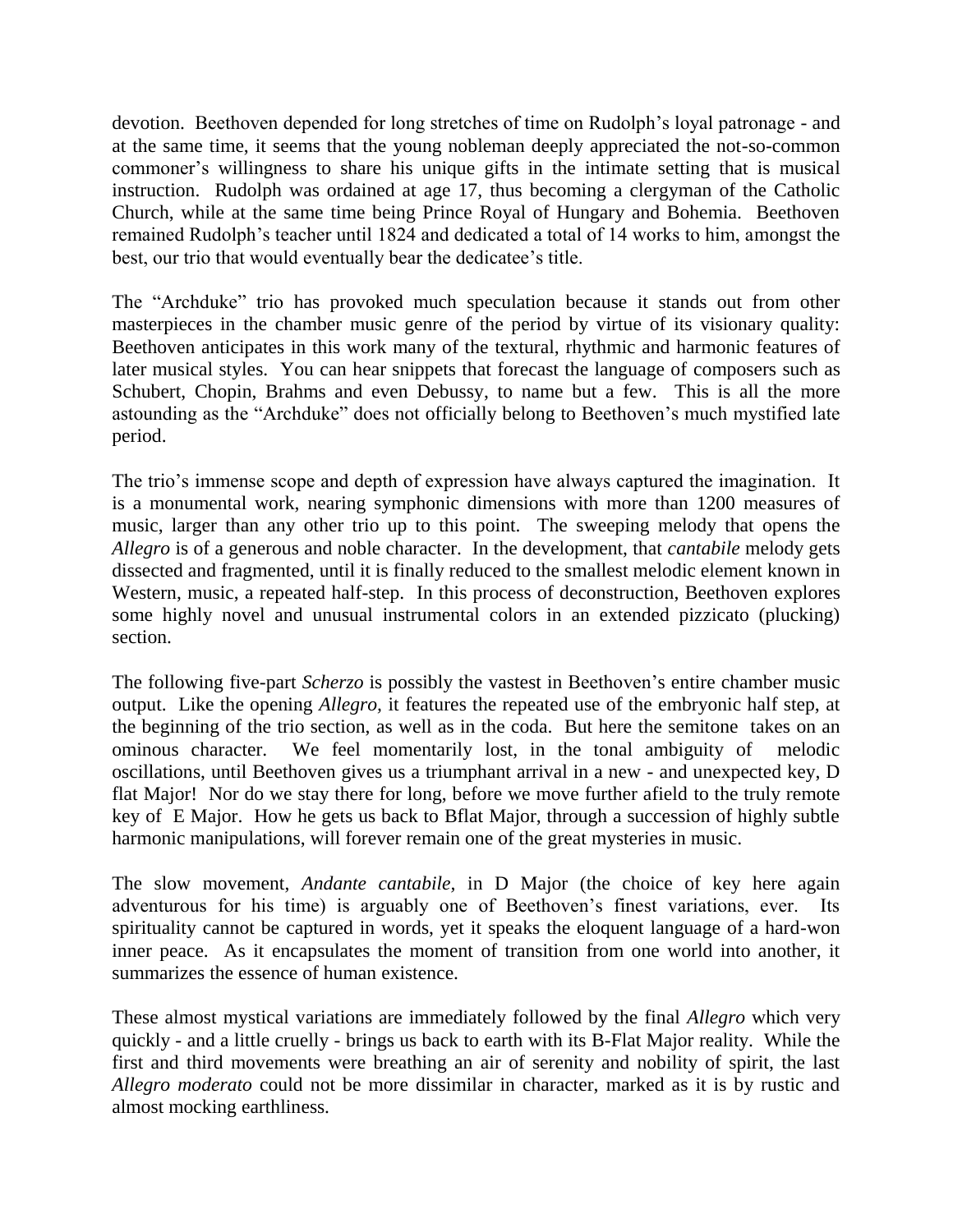The "Archduke" was the last work the composer ever performed in public, at the age of 44. He was noticeably hampered in the collaboration with his two partners, Ignaz Schuppanzigh and Joseph Linke, by his now far-progressed deafness. On April 11<sup>th</sup>, 1814, the young pianist and composer Ignaz Moscheles writes in his diary:

*Heard a new trio in B flat Major by Beethoven during a musical entertainment at the "Roman Emperor" [hotel] at noon, performed by himself. So many compositions claim 'new-ness' nowadays, and it is mostly undeserved. But never Beethoven's, and especially not this trio, which is filled with so many original ideas! His playing, apart from the spirit which imbued it, was less satisfying to me, because it lacked clarity and precision; but I did detect many signs of great artistry also in his playing, which of course I had long since found in his compositions.*

Yes, Beethoven was no more at the height of his powers as a pianist, but it is exactly that enormous, at times shocking, tension between other-worldliness and real life that Moscheles witnessed in this memorable live performance, which imbues Beethoven's compositions with a timeless quality and lasting relevance.

- *Notes by Rebecca Hang*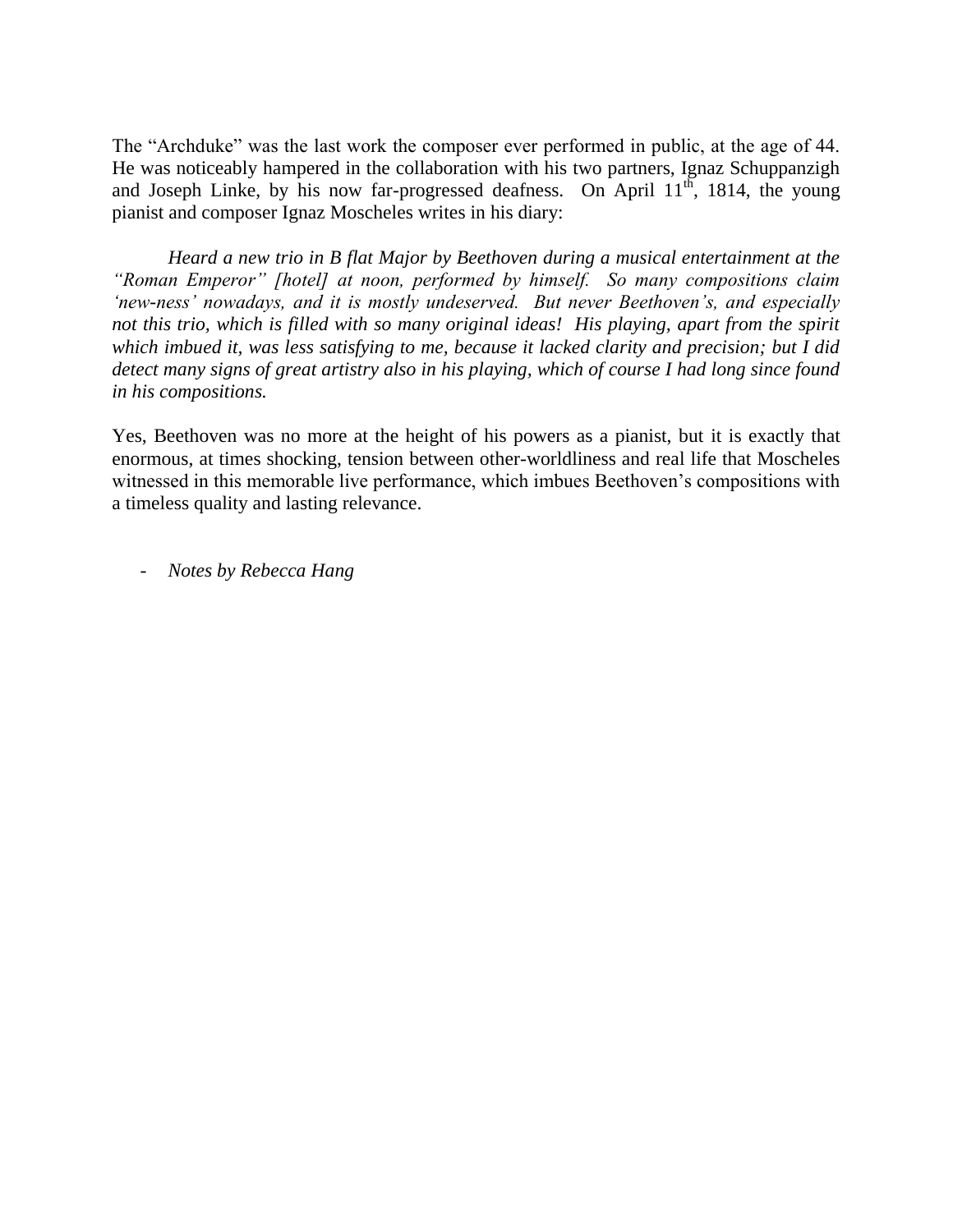### **Thank you to our donors – CMU is a 501(c)3 nonprofit organization**

The following is a list of gifts received between July 1, 2020 and January 20, 2022 We strive to have a complete and accurate list – we apologize for any errors or omissions. Please notify us with corrections

#### **Distinguished Donors**

Hilda Herrera Adler Anonymous Jo Bacon John Cunningham in memory of Evanne Jardine Roy & Jane Gillam Joyce P. Kaufman & Robert B. Marks Anne & Craig Knoche, in loving memory of Thea S. Tweet Roger & Ruth MacFarlane Valerie Mackay, in memory of Robin Mackay Donald Sage, in Memory of Jodi Sage

#### **Sustainers**

The Green Foundation Jim Parker & Debb Campbell Ralph Rea & Neta Gagen, in memory of Patti Rea Dr. Lynne Roe, in beloved memory of Dr. James Roe Sharon Schuldt E.L. & Pat Smoogen Tony & Sherryl Taylor Elizabeth Tenney, in memory of Jim Tenney

#### **Guarantors**

Brigitte H. Berman Maxine Binn & Joseph Merriman Sharon & Malcolm Clark Kris & Patrick Ellingsworth Lorrie Gould Willi Hasle Henning & Grethe Jensen Julie Hurndall Yost

#### **Benefactors**

Derek & Rachel Benham, in memory of Herb Benham Jr. Bea Beyer Boeing, Inc. Jan Clausen & John Lohr Bill Curtis & Helen Shepherd Bill Danielson John DeLoof Jane Deming Fund Marlene & Everett Emerson Patsy & Bob FitzGerald Cathy & Rich Foye Collette Gaal Phyllis Gaal GE Foundation Nina & Bill Graham Richard & Maria Grant

Hedi & Bernhard Hang IBM, Inc. The Light Action Foundation Lo Lyness & Kjell Nelin Mammoth Elementary School PTO Mammoth Lakes Lions Club in honor of Elliott Thompson Mammoth Lakes Noon Rotary Club Foundation Music Society of the Eastern Sierra Paul & Kate Page A.K. & Fran Rogers Sheryl Saari Jan & Erik Simpson Arthur Tweet, in loving memory of Thea S. Tweet Betsey Tyler Volunteer Eastern Sierra Scott & Jennie Walker Marilene Wang Mr. & Mrs. Wolcott OJ Zeleny, in memory of Don Zeleny

#### **Sponsors**

Lois Alexander Sharon Alper, in loving memory of Gordon Alper Debbie & Mike Boucher K.Y. Shen & Mary Bresnan Carole & Sterling Claus Peter & Roberta Cummings Paul Cushing & Kurt Bomke The Kirsonis Family Wes & Katie Hawks Dick & Joanne Hihn Jean & Jim Holden David & Caroline Hui Teresa D. Kittredge June Kronholz & Edward Lanpher Tina Kun Lee Vining Elementary PTO Doris Lin & Helmut Grigereit Ronald Maurer, in memory of Benny Meredith Corporation Foundation Carolyn, Jim, Kimberly & Charlie Mitchell in memory of Patti Rea The Moberly Family Nokuthula Ngwenyama Gerard & Sharon Oliveira Marilyn Oltmans & John Shepherd Orange County Community Foundation Mark & Susan Robinson Gayle Rosander & William Bjorklund